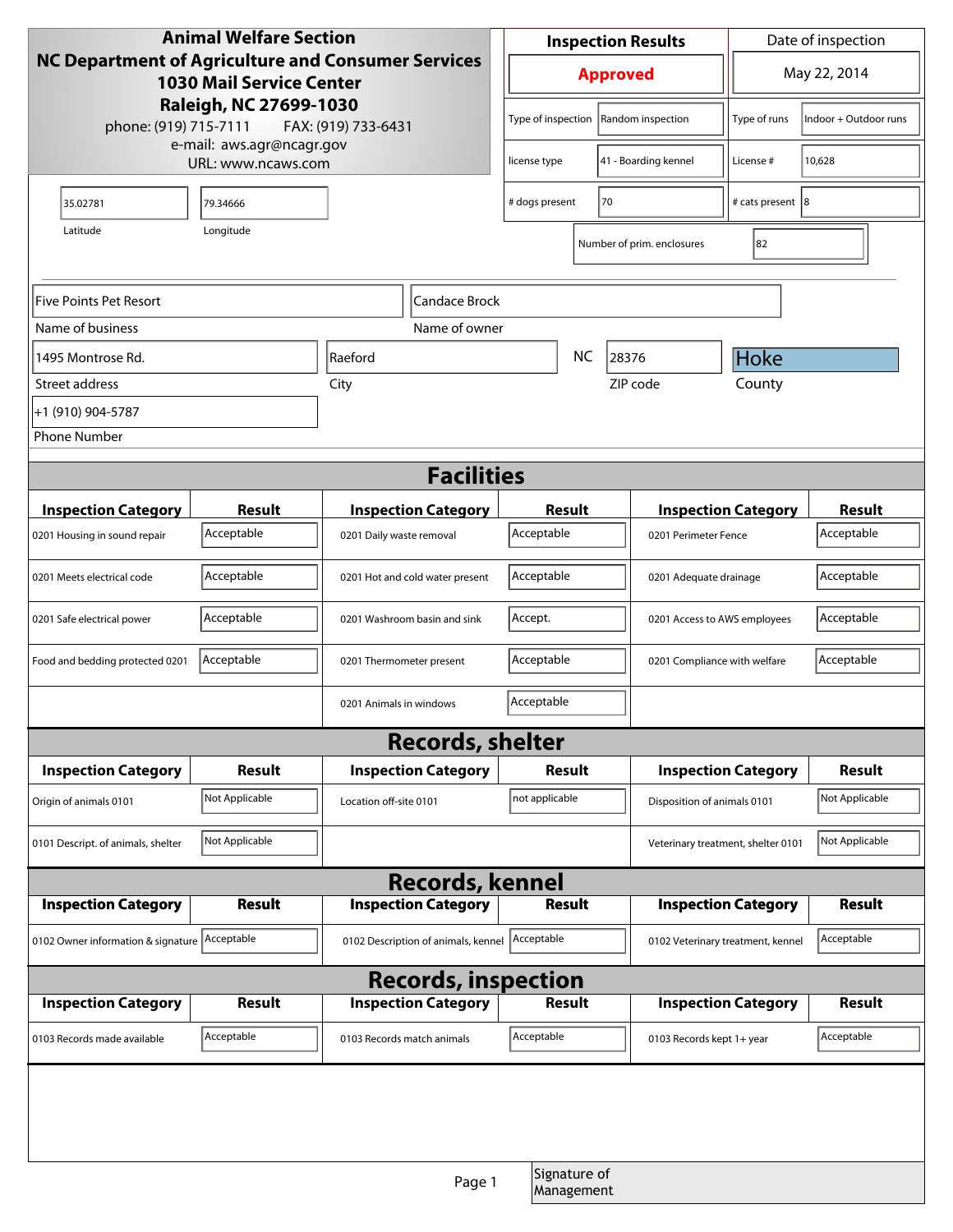| <b>Animal Welfare Section, NCDA&amp;CS</b>       |                              |                                    | Date of inspection<br><b>Inspection Results</b> |                                    |                                   |                |  |  |
|--------------------------------------------------|------------------------------|------------------------------------|-------------------------------------------------|------------------------------------|-----------------------------------|----------------|--|--|
|                                                  | Inspection Report, continued |                                    |                                                 | <b>Approved</b>                    |                                   | May 22, 2014   |  |  |
| <b>Five Points Pet Resort</b>                    |                              | <b>Candace Brock</b>               | Raeford                                         |                                    | <b>NC</b>                         |                |  |  |
| <b>Indoor facilities</b>                         |                              |                                    |                                                 |                                    |                                   |                |  |  |
| <b>Inspection Category</b>                       | Result                       | <b>Inspection Category</b>         | Result                                          | <b>Inspection Category</b>         |                                   | <b>Result</b>  |  |  |
| 0202 Ambient temperature, indoor                 | Acceptable                   | 0202 Ventilation, indoor           | Acceptable                                      | 0202 Lighting, indoor              |                                   | Acceptable     |  |  |
| 0202 Imperv./Sanitary surf., indoor              | NOT ACCEPTABLE               | 0202 Drainage, indoor              | Acceptable                                      |                                    |                                   |                |  |  |
| <b>Outdoor facilities</b>                        |                              |                                    |                                                 |                                    |                                   |                |  |  |
| <b>Inspection Category</b>                       | Result                       | <b>Inspection Category</b>         | Result                                          | <b>Inspection Category</b>         |                                   | <b>Result</b>  |  |  |
| 0203 Impervious surfaces, outdoor                | NOT ACCEPTABLE               | 0203 Housing, 1 per animal         | Not Applicable                                  |                                    | 0203 Protection from elements     |                |  |  |
| 0203 Owner advised, outdoor                      | Not Applicable               | 0203 Drainage, outdoor             | Acceptable                                      |                                    |                                   |                |  |  |
| <b>Primary enclosures</b>                        |                              |                                    |                                                 |                                    |                                   |                |  |  |
| <b>Inspection Category</b>                       | Result                       | <b>Inspection Category</b>         | Result                                          | <b>Inspection Category</b>         |                                   | Result         |  |  |
| 0204 Drainage prev. cross contam.                | Acceptable                   | 0204 Fence height >= 5 feet        | Acceptable                                      | 0204 1:10 ratio, person: human     |                                   | Not Applicable |  |  |
| 0204 Surf. impervious to moisture                | NOT ACCEPTABLE               | 0204 Enclosure is escape proof     | Acceptable                                      |                                    | 0204 Cats, $>=$ 4 sq. ft. / adult |                |  |  |
| 0204 Prevent contact with wood                   | Acceptable                   | 0204 Solid resting surface         | Acceptable                                      |                                    | 0204 Cats, $<= 12$ / enclosure    |                |  |  |
| 0204 Enclosures in sound repair                  | Acceptable                   | 0204 Cats, raised resting surface  | Acceptable                                      | 0204 Cats, 1 litter pan / 3 adults |                                   | Acceptable     |  |  |
| 0204 Size of enclosure                           | Acceptable                   | 0204 Dogs, supervision if > 4      | Not Applicable                                  |                                    |                                   |                |  |  |
| <b>Feeding</b>                                   |                              |                                    |                                                 |                                    |                                   |                |  |  |
| <b>Inspection Category</b>                       | <b>Result</b>                | <b>Inspection Category</b>         | <b>Result</b>                                   | <b>Inspection Category</b>         |                                   | <b>Result</b>  |  |  |
| 0205 Feeding, 1x / day, adult                    | Acceptable                   | 0205 Feeding, 1 bowl / adult       | Acceptable                                      | 0205 Feeding, commercial food      |                                   | Acceptable     |  |  |
| 0205 Feeding, bowl in good repair                | Acceptable                   | 0205 Feeding, quality food         | Acceptable                                      | 0205 Feeding, bowl is protected    |                                   | Acceptable     |  |  |
| 0205 Feeding, 2x / day, young                    | Acceptable                   |                                    |                                                 |                                    |                                   |                |  |  |
| <b>Watering</b>                                  |                              |                                    |                                                 |                                    |                                   |                |  |  |
| <b>Inspection Category</b>                       | <b>Result</b>                | <b>Inspection Category</b>         | <b>Result</b>                                   |                                    |                                   |                |  |  |
| 0206 Watering, continuous access                 | Acceptable                   | 0206 Watering, bowl in good repair | Acceptable                                      |                                    |                                   |                |  |  |
| Sanitation/Employees/Classification & Separation |                              |                                    |                                                 |                                    |                                   |                |  |  |
| <b>Inspection Category</b>                       | <b>Result</b>                | <b>Inspection Category</b>         | Result                                          | <b>Inspection Category</b>         |                                   | <b>Result</b>  |  |  |
| 0207 Waste removal 2x / day                      | Acceptable                   | 0207 Grounds overgrown             | Acceptable                                      | 0207 Young given social interact.  |                                   | Acceptable     |  |  |
| 0207 Animals removed while clean                 | Acceptable                   | 0207 Pest Control                  | Acceptable                                      | 0207 Species separated             |                                   | Acceptable     |  |  |
|                                                  |                              |                                    |                                                 |                                    |                                   |                |  |  |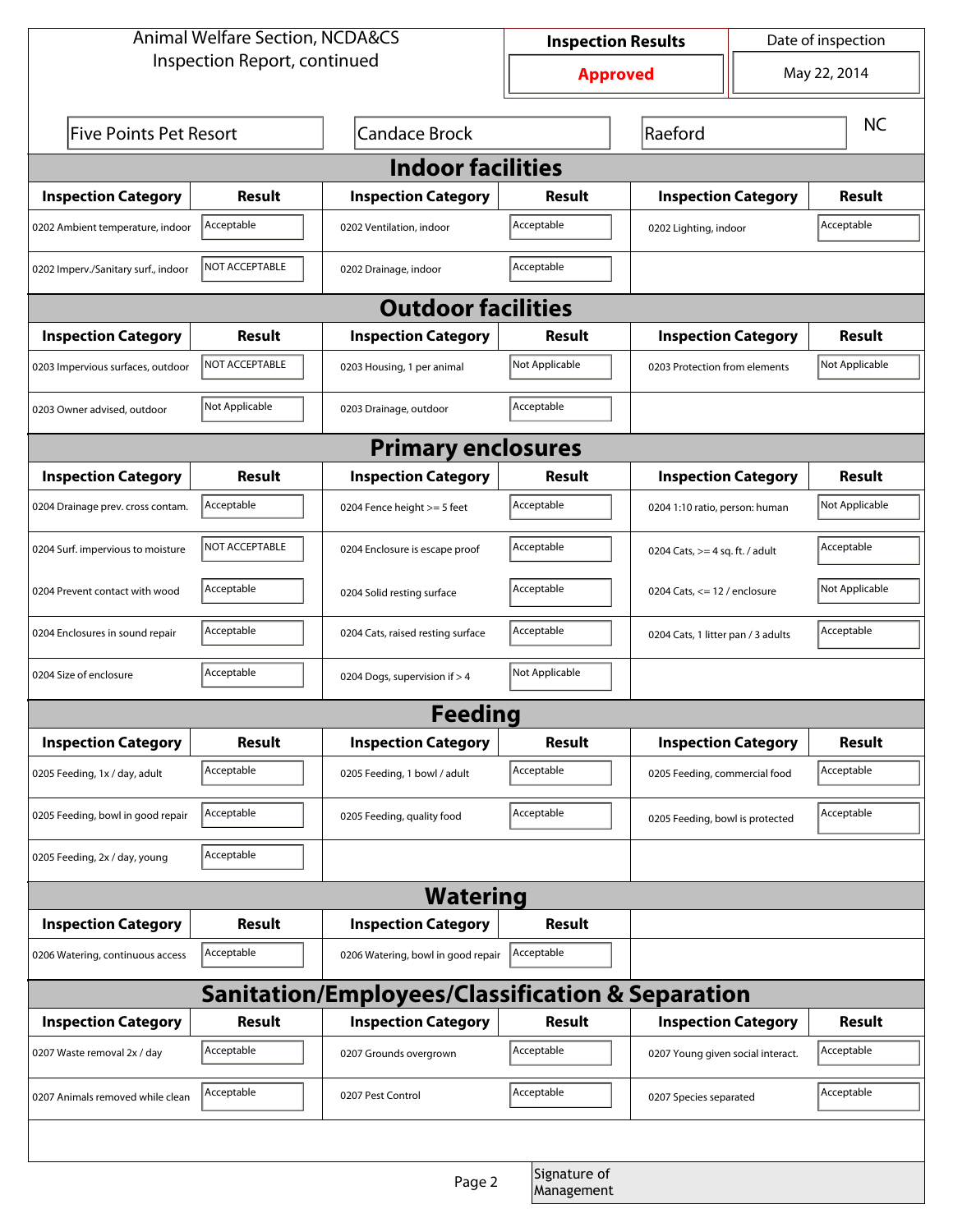| <b>Animal Welfare Section, NCDA&amp;CS</b>                                                                                                                                                                                                         |                                                                                                                 |                                                                         | <b>Inspection Results</b>  |                                  |  | Date of inspection |  |
|----------------------------------------------------------------------------------------------------------------------------------------------------------------------------------------------------------------------------------------------------|-----------------------------------------------------------------------------------------------------------------|-------------------------------------------------------------------------|----------------------------|----------------------------------|--|--------------------|--|
| Inspection Report, continued                                                                                                                                                                                                                       |                                                                                                                 | <b>Approved</b>                                                         |                            | May 22, 2014                     |  |                    |  |
| <b>Five Points Pet Resort</b>                                                                                                                                                                                                                      |                                                                                                                 | <b>Candace Brock</b>                                                    |                            | Raeford                          |  | <b>NC</b>          |  |
|                                                                                                                                                                                                                                                    |                                                                                                                 | <b>Sanitation/Employees/Classification &amp; Separation (continued)</b> |                            |                                  |  |                    |  |
| <b>Inspection Category</b>                                                                                                                                                                                                                         | Result                                                                                                          | <b>Inspection Category</b>                                              | Result                     | <b>Inspection Category</b>       |  | <b>Result</b>      |  |
| 0207 Enclosure sanitized 2x / day                                                                                                                                                                                                                  | Acceptable                                                                                                      | 0207 Number of employees                                                | Acceptable                 | 0207 Isolation area & signage    |  | Acceptable         |  |
| 0207 Method of sanitation                                                                                                                                                                                                                          | Acceptable                                                                                                      | 0207 Females in estrus, separated                                       | Not Applicable             | 0207 Long term care program      |  | Not Applicable     |  |
| 0207 Build./grnds., clean & repair                                                                                                                                                                                                                 | Acceptable                                                                                                      | 0207 Owner perm, commingling                                            | Not Applicable             | 0207 Animals confined            |  | Acceptable         |  |
|                                                                                                                                                                                                                                                    |                                                                                                                 | 0207 Young with dam                                                     | Not Applicable             |                                  |  |                    |  |
|                                                                                                                                                                                                                                                    |                                                                                                                 | <b>Veterinary Care</b>                                                  |                            |                                  |  |                    |  |
| <b>Inspection Category</b>                                                                                                                                                                                                                         | Result                                                                                                          | <b>Inspection Category</b>                                              | <b>Result</b>              | <b>Inspection Category</b>       |  | Result             |  |
| 0210 Program of veterinary care                                                                                                                                                                                                                    | Acceptable                                                                                                      | 0210 Daily observation of animals                                       | Acceptable                 | 0210 Rabies vaccination          |  | Not Applicable     |  |
| 0210 Veterinary care when needed                                                                                                                                                                                                                   | Acceptable                                                                                                      |                                                                         |                            |                                  |  |                    |  |
| <b>Vehicles</b>                                                                                                                                                                                                                                    |                                                                                                                 |                                                                         |                            |                                  |  |                    |  |
| 0301 Vehicles mechanically sound                                                                                                                                                                                                                   | Not Applicable                                                                                                  | 0301 Fresh air and ventilation                                          | Not Applicable             | 0301 Cargo area clean            |  | Not Applicable     |  |
|                                                                                                                                                                                                                                                    |                                                                                                                 | <b>Primary Enclosure Used in Transportation</b>                         |                            |                                  |  |                    |  |
| <b>Inspection Category</b>                                                                                                                                                                                                                         | Result                                                                                                          | <b>Inspection Category</b>                                              | <b>Result</b>              | <b>Inspection Category</b>       |  | <b>Result</b>      |  |
| 0302 Construction of enclosure                                                                                                                                                                                                                     | Not Applicable                                                                                                  | 0302 Age and species separated                                          | Not Applicable             | 0302 Size of transport enclosure |  | Not Applicable     |  |
| 0302 Enclosure clean & sanitized                                                                                                                                                                                                                   | Not Applicable                                                                                                  |                                                                         |                            |                                  |  |                    |  |
|                                                                                                                                                                                                                                                    | <b>Transportation: Food and Water</b>                                                                           |                                                                         |                            | <b>Transportation: Care</b>      |  |                    |  |
| <b>Inspection Category</b>                                                                                                                                                                                                                         | <b>Result</b>                                                                                                   |                                                                         |                            | <b>Inspection Category</b>       |  | Result             |  |
| 0303 Food & water during transport                                                                                                                                                                                                                 | Not Applicable                                                                                                  |                                                                         |                            | 0304 Observation of animals      |  | Not Applicable     |  |
|                                                                                                                                                                                                                                                    |                                                                                                                 | Narrative Explanation, if needed                                        |                            |                                  |  |                    |  |
|                                                                                                                                                                                                                                                    | Random inspection performed today, facility is clean and odor free at time of inspection with no apparent signs |                                                                         |                            |                                  |  |                    |  |
|                                                                                                                                                                                                                                                    | of disease or injury noted. Ambient temperature is within range in all housing areas.                           |                                                                         |                            |                                  |  |                    |  |
| Previous inspection performed 11-12-13, at that inspection is was noted that concrete work was needed in indoor                                                                                                                                    |                                                                                                                 |                                                                         |                            |                                  |  |                    |  |
| housing area as well as primary enclosures (0202, 0203, 0204). Owner's have received a quote for all concrete                                                                                                                                      |                                                                                                                 |                                                                         |                            |                                  |  |                    |  |
| work and improvements should be completed by this time next year.                                                                                                                                                                                  |                                                                                                                 |                                                                         |                            |                                  |  |                    |  |
|                                                                                                                                                                                                                                                    |                                                                                                                 |                                                                         |                            |                                  |  |                    |  |
| check here if additional pages of narrative are attached<br>Digitally signed by E.Garner<br>DN: cn=E.Garner, o=AWS, ou=NCAGR,<br>Digital signature of inspector E.Garner<br>email=elizabeth.garner@ncagr.gov,<br>(disregard if report has 4 pages) |                                                                                                                 |                                                                         |                            |                                  |  |                    |  |
| check here if a euthanasia inspection form is attached<br>Date: 2014.05.22 11:41:42 -04'00'                                                                                                                                                        |                                                                                                                 |                                                                         |                            |                                  |  |                    |  |
|                                                                                                                                                                                                                                                    |                                                                                                                 | Page 3                                                                  | Signature of<br>Management |                                  |  |                    |  |
|                                                                                                                                                                                                                                                    |                                                                                                                 |                                                                         |                            |                                  |  |                    |  |